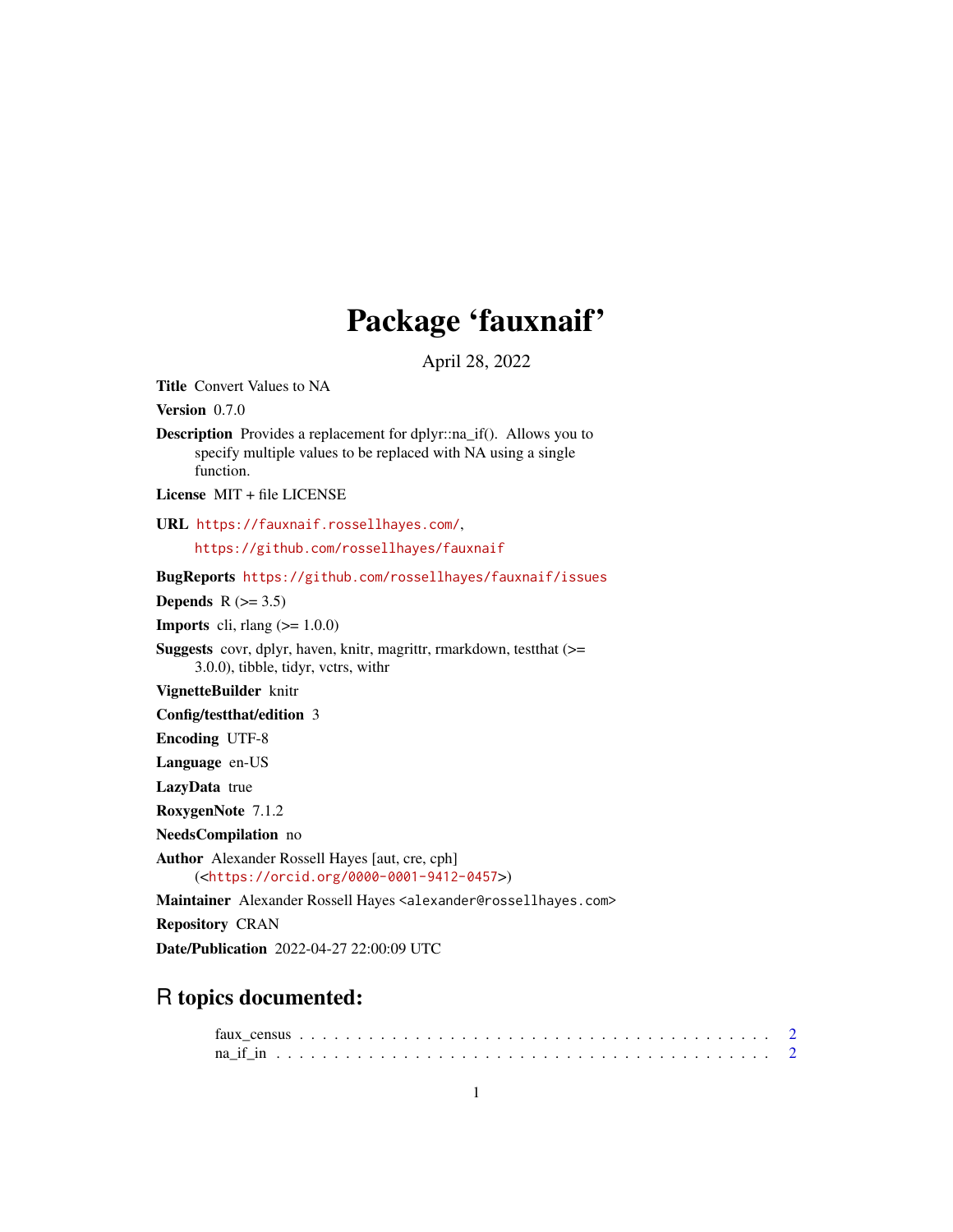#### <span id="page-1-0"></span>**Index** [5](#page-4-0). The second state of the second state of the second state of the second state of the second state of the second state of the second state of the second state of the second state of the second state of the second

#### Description

A dataset containing fake demographic data, used in the fauxnaif vignette.

#### Usage

faux\_census

#### Format

A tibble with 20 rows and 6 variables.

#### Source

Fabricated

na\_if\_in *Convert values to NA*

#### Description

This is a replacement for  $dplyr$ : :  $na_i$ if(). It is useful if you want to convert annoying values to NA. Unlike [dplyr::na\\_if\(\)](#page-0-0), this function allows you to specify multiple values to be replaced with NA at the same time.

- na\_if\_in() replaces values that match its arguments with NA.
- na\_if\_not() replaces values that *do not* match its arguments with NA.

#### Usage

 $na_i f_in(x, ...)$ 

 $na_i f_not(x, \ldots)$ 

#### Arguments

|          | Vector to modify                                    |
|----------|-----------------------------------------------------|
| $\cdots$ | Values to replace with NA, specified as either:     |
|          | • An object, vector of objects, or list of objects. |

• A function (including a [purrr-style lambda function\)](#page-0-0) that returns a logical vector of the same length as x. See section "Formulas" for more details.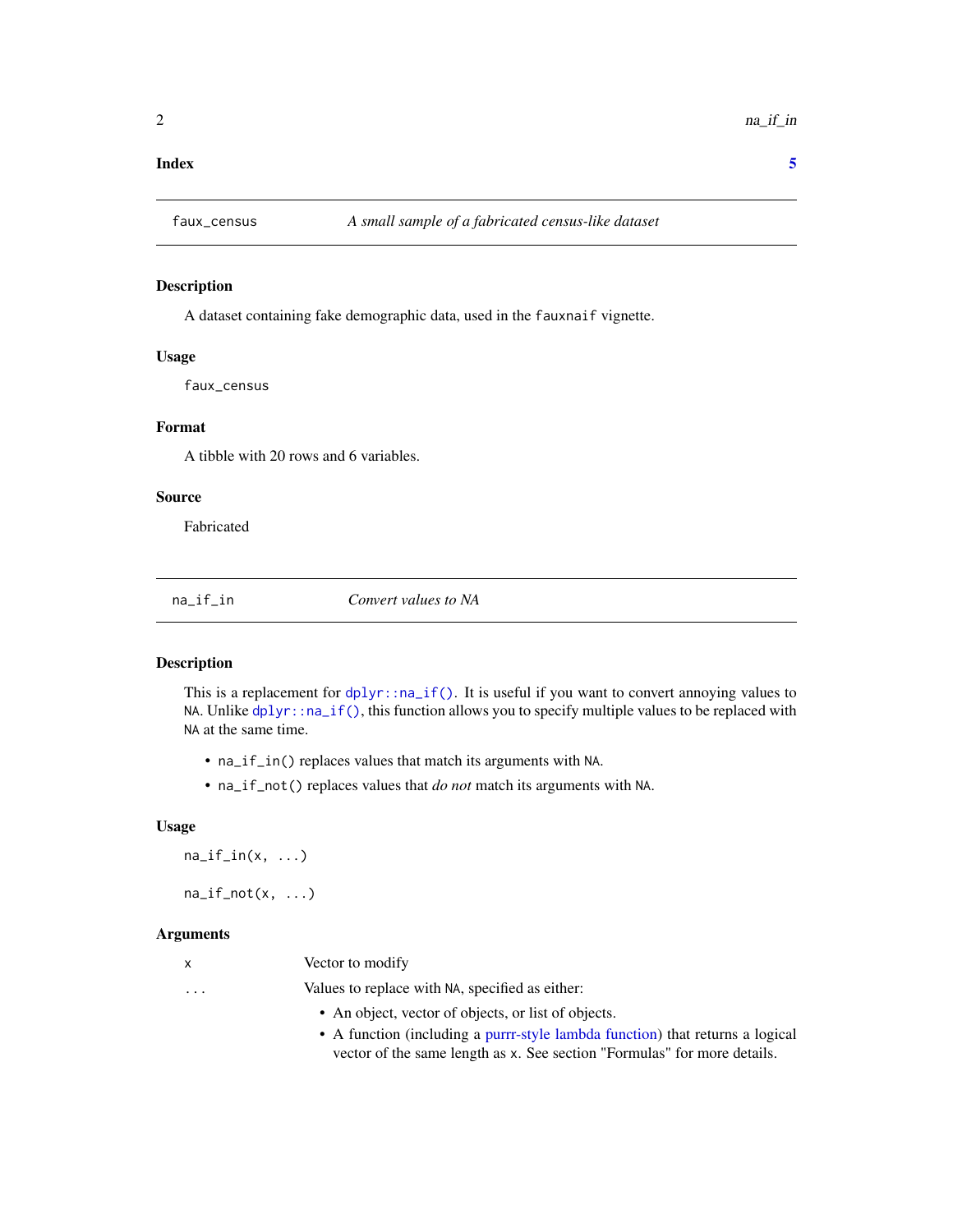<span id="page-2-0"></span> $na\_if\_in$  3

#### Value

A modified version of x with selected values replaced with NA.

#### Formulas

These functions accept one-sided formulas that can evaluate to logical vectors of the same length as x. The input is represented in these conditional statements as ".". Valid formulas take the form ~ . < 0. See examples.

#### See Also

[dplyr::na\\_if\(\)](#page-0-0) to replace a single value with NA.

[dplyr::coalesce\(\)](#page-0-0) to replace missing values with a specified value.

[tidyr::replace\\_na\(\)](#page-0-0) to replace NA with a value.

[dplyr::recode\(\)](#page-0-0) and [dplyr::case\\_when\(\)](#page-0-0) to more generally replace values.

#### Examples

```
x \le - sample(c(1:5, 99))
# We can replace 99...
# ... explicitly
na_if_in(x, 99)
# ... by specifying values to keep
na_i f_not(x, 1:5)# ... or by using a formula
na_i f_in(x, ~ \sim . > 5)messy_string <- c("abc", "", "def", "NA", "ghi", 42, "jkl", "NULL", "mno")
# We can replace unwanted values...
# ... one at a time
clean_string <- na_if_in(messy_string, "")
clean_string <- na_if_in(clean_string, "NA")
clean_string <- na_if_in(clean_string, 42)
clean_string <- na_if_in(clean_string, "NULL")
clean_string
# ... or all at once
na_if_in(messy_string, "", "NA", "NULL", 1:100)
na_if_in(messy_string, c("", "NA", "NULL", 1:100))
na_if_in(messy_string, list("", "NA", "NULL", 1:100))
# ... or using a clever formula
grepl("[a-z]{3,}", messy_string)
na_i f_not(messy_sstring, ~ graph("a-z]{3, }", .))# na_if_in() is particularly useful inside dplyr::mutate
library(dplyr)
faux_census %>%
 mutate(
    state = na_if_in(state, "Canada"),
    age = na_i f_in(age, ~ . ~ 18, ~ . > 120))
```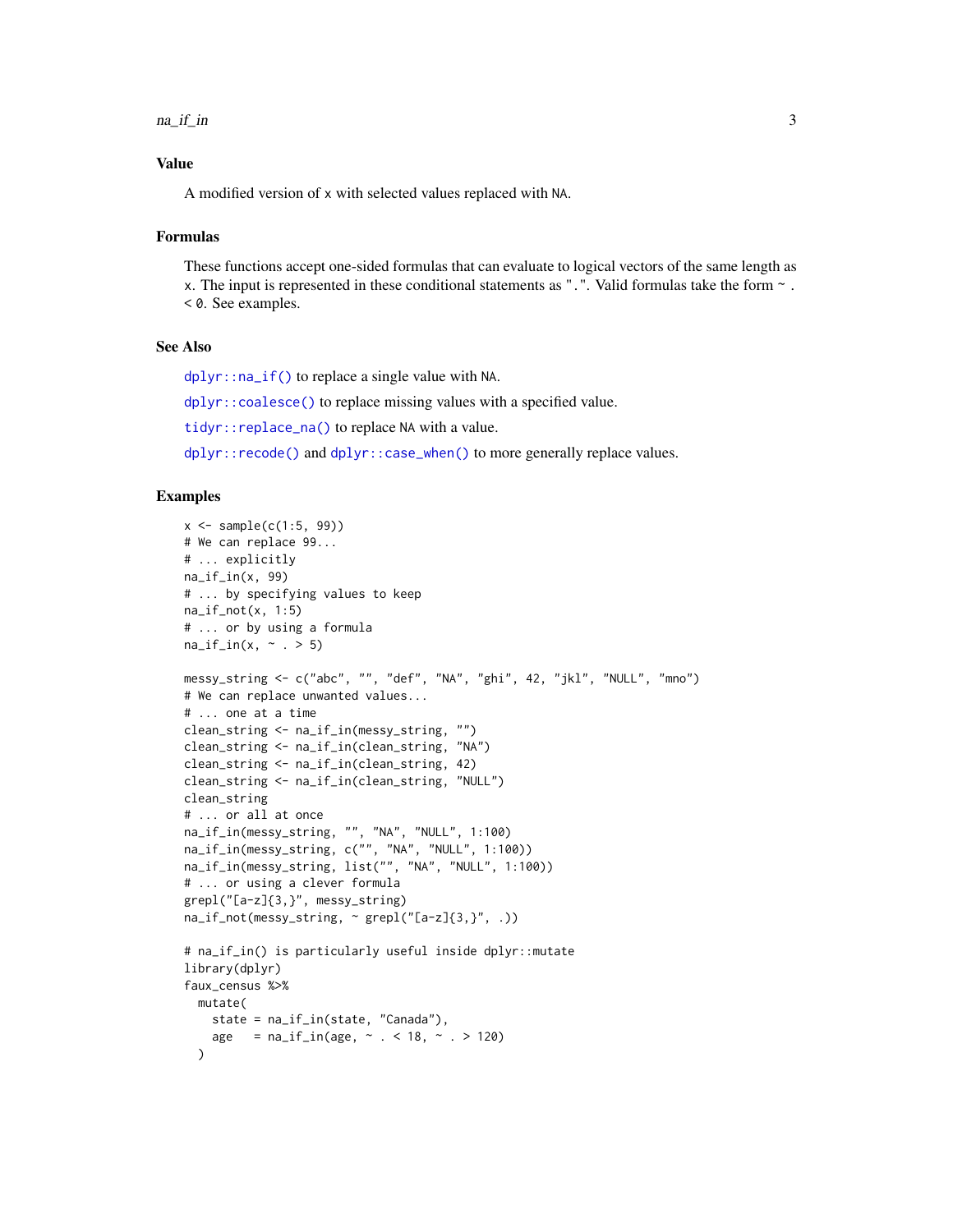# This function handles vector values differently than dplyr, # and returns a different result with vector replacement values: na\_if\_in(1:5, 5:1) dplyr::na\_if(1:5, 5:1)